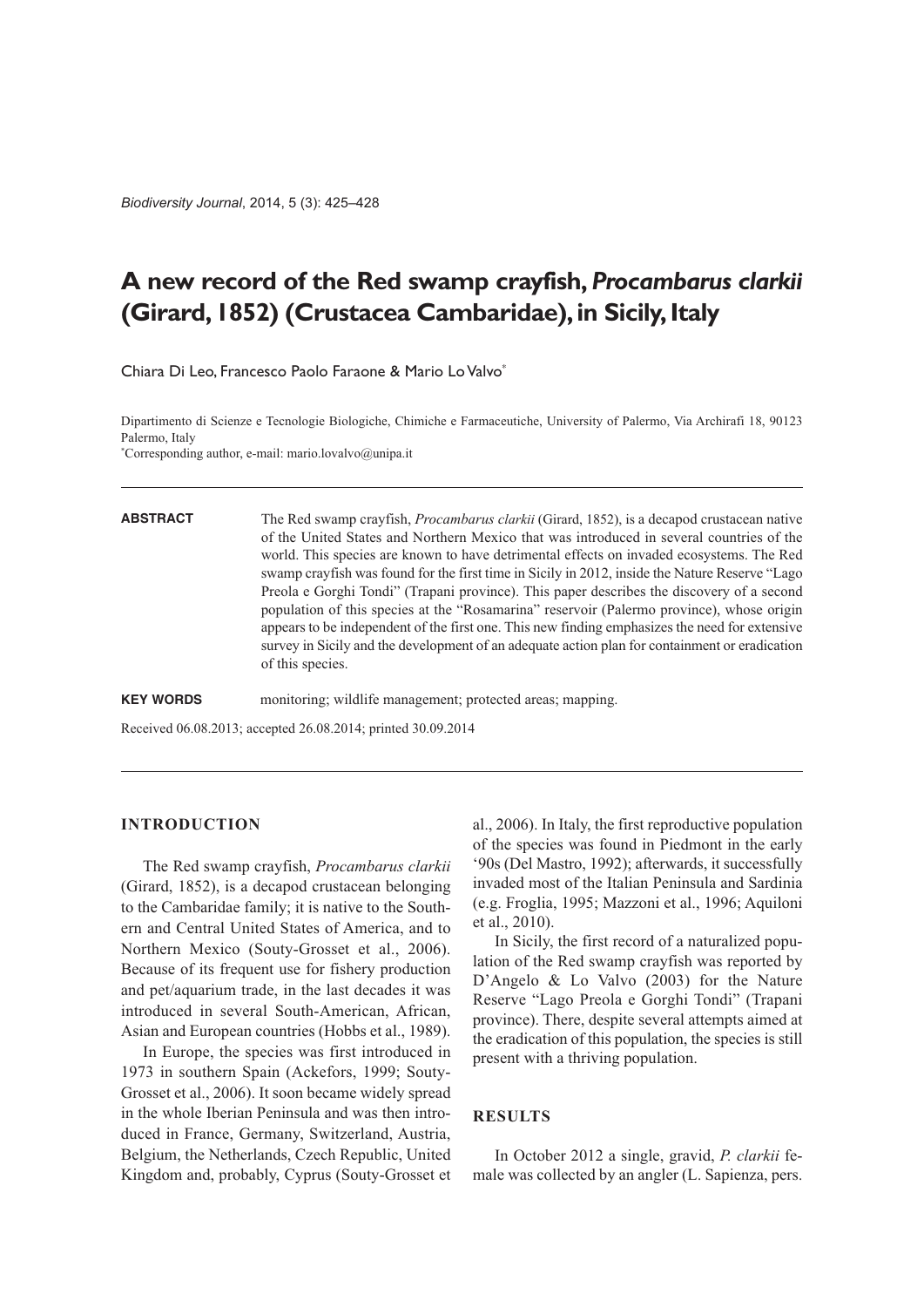comm.) in the "Rosamarina" reservoir (Palermo province, UTM WGS84 33S 381200 - 4201700), a large man-made lake located approximately 95 km NE of the only other known Sicilian occurrence site of the species (D'Angelo & Lo Valvo, 2003) (Fig. 1). "Rosamarina" is a mesotrophic canyon reservoir, characterised by sulphate-rich waters and scarcely pronounced water-level fluctuations (Naselli-Flores et al., 2003), it was built between 1972 and 1992 through the damming of "San Leonardo" river, and it has a maximum surface area of 5.5 km<sup>2</sup>, with a mean depth of 19.2 m and a maximum depth of 61 m (Naselli-Flores et al., 2003).

Following the first sighting of a Red swamp crayfish in "Rosamarina" reservoir, an exploratory trapping campaign was carried out between November and December 2012, but no crayfish was captured nor observed. For the capture was used a home-made funnel trap measuring 25x30x70 cm, baited with fish fillet and canned tuna. The trap was positioned at the same point of first observation, at approximately 70 cm deep in a muddy bottom.

In May 2013 some remains of a preyed crayfish were found near the first observation site (L. Sapienza, pers. comm.) and a second sampling session was thus carried out. The trapping campaign was conducted near the first observation site, in a second site located approximately 1 km SW from the first and in a third site in "San Leonardo" river. The trapping area covered the whole length of the lake (approximately 6 km). In the frame of the second session four individuals of Red swamp crayfish (2 males and 2 females) were trapped in all the three



Figure 1. Records of Red swamp crayfish reported in Sicily: 1. Nature Reserve "Lago Preola e Gorghi Tondi" (D'Angelo & Lo Valvo, 2003); 2. "Diga Rosamarina" (present work).

|                        | Date       | E          | N       |
|------------------------|------------|------------|---------|
| 1 gravid female*       | 20/10/2012 | 33S 381046 | 4200869 |
| Remains                | 26/05/2013 | 33S 381304 | 4201154 |
| 1 male, 1 female**     | 31/05/2013 | 33S 381220 | 4201072 |
| 1 female**             | 07/06/2013 | 33S 381010 | 4200181 |
| $1$ male <sup>**</sup> | 14/06/2013 | 33S 377762 | 4196287 |

Table 1. Observations data and geographic coordinates (UTM WGS84) of Red swamp crayfish in the "Rosamarina" reservoir; \*first observation, \*\*individuals detected during the trapping campaign.

points (Table 1). Their size ranged from 98 to 115 mm in total length.

#### **CONCLUSIONS**

The discovery of several individuals in a wide area of the lake suggests the presence of a naturalized population of Red swamp crayfish. This population probably derives from a different introduction event from the one which originated the other population known for the island (D'Angelo & Lo Valvo, 2003).

Aquatic non-native species are known to have severe adverse effects on invaded ecosystems, as it was verified in Sicily for the African clawed frog, *Xenopus laevis* (Daudin, 1802) (Lillo et al., 2011). Red swamp crayfish is a polytrophic species (Ilhéu & Bernardo, 1993; Momot, 1995; Gutiérrez -Yurrita et al., 1999; Salvi, 1999), that may lead heavy modifications in food webs and specific richness (Statzner et al., 2003; Creed & Reed, 2004). Furthermore, negative effects of feeding behaviour of non-native Cambaridae are known on macrophytes asseblages, amphibians, fish, crustacean and molluscs (Seroll & Coler, 1975; Lodge & Lorman, 1987; Lodge et al., 1994; Diamond, 1996; Gherardi et al., 2001; Renai & Gherardi, 2004; Gherardi & Acquistapace, 2007). The strong burrowing activity of the species is known to cause damages on agricultural areas, dams, dykes, riparian vegetation, and it increases water turbidity (Huner, 1988; Correia & Ferreira, 1995; Anastácio & Marques, 1997; Fonseca et al., 1997).

Keeping in mind the invasiveness and the possible negative effects of the Red swamp crayfish on the already threatened Sicilian autochthonous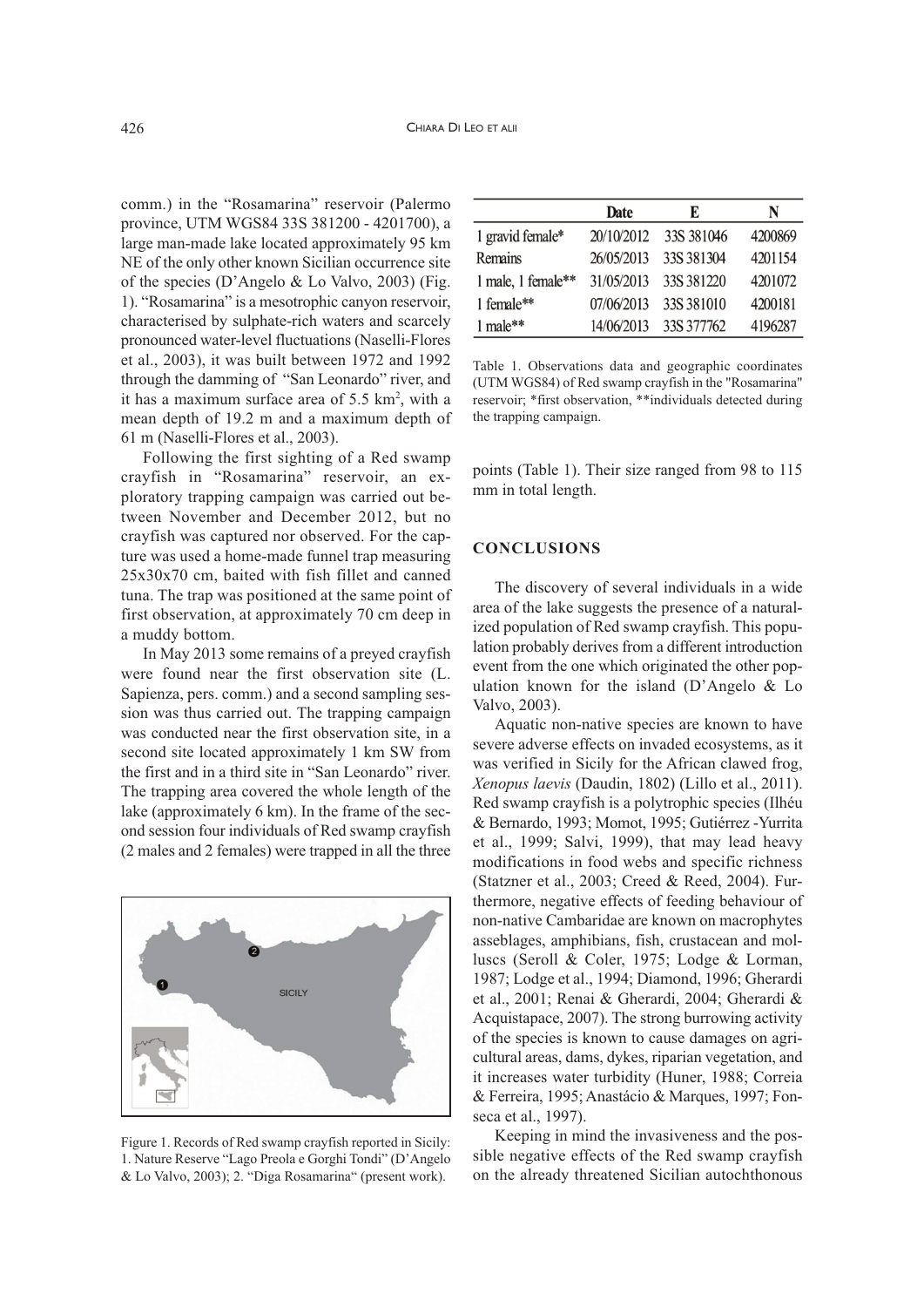biota, this new finding stresses the need for the realization of sound monitoring of the species throughout the island, and the advisability of the planning of adequate management plans.

### **ACKNOWLEDGEMENTS**

We thank Luca Sapienza for letting us know the first and the second observation of *P. clarkii* in the "Rosamarina" reservoir and Federico Marrone (Palermo, Italy) for his valuable advice during the writing of the manuscript.

#### **REFERENCES**

- Ackefors H., 1999. The positive effects of established crayfish introductions in Europe. In: Gherardi F., Holdich D.M., 1999. Crayfish in Europe as Alien Species (How to make the best of a bad situation?). Crustacean issues 11, A.A. Balkema, Rotterdam, Netherlands, pp. 49–62.
- Anàstacio P.M. & Marques J.C., 1997. Crayfish, *Procambarus clarkii*, effects on initial stages of rice growth in the lower Mondego River valley (Portugal). Freshwater Crayfish, 11: 608–617.
- Aquiloni L., Tricarico E. & Gherardi F., 2010. Crayfish in Italy: distribution, threats and management. International Aquatic Research, 2: 1–14.
- Correia A.M. & Ferreira O.,1995. Burrowing behaviour of the introduced red swamp crayfish *Procambarus clarkii* (Decapoda: Cambaridae) in Portugal. Crustacean Biology, 15: 248–257
- Creed R.P. & Reed J.M., 2004. Ecosystem engineering by crayfish in a headwater stream community. Journal of the North American Benthological Society, 23: 224–236.
- D'Angelo S. & Lo Valvo M., 2003. On the presence of the red swamp crayfish *Procambarus clarkii* in Sicily. Il Naturalista Siciliano, 27: 325–327.
- Del Mastro G.B., 1992. Sull'acclimatazione del gambero della Louisiana *Procambarus clarkii* (Girard, 1852) nelle acque dolci italiane (Crustacea: Decapoda: Cambaridae). Pianura, 4: 5–10.
- Diamond J.M., 1996. A-bombs against amphibians. Nature, 383: 386–387.
- Fonseca J.C., Marques J.C. & Madeira V.M.C., 1997. Oxygen uptake inhibition in *Procambarus clarkii*, red swamp crayfish by biodegradable surfactans: an ecotechnological approach for population control in rice fields. Freshwater Crayfish, 11: 235–242
- Froglia C., 1995. Crustacea Malacostraca III (Decapoda). In: Minelli A., Ruffo S. & La Posta S. (Eds.). Check-

list delle specie della fauna italiana, 31. Calderini, Bologna.

- Gherardi F., Renai B. & Corti C., 2001. Crayfish predation on tadpoles: a comparison between a native (*Austropotamobius pallipes*) and an alien species (*Procambarus clarkii*). Bulletin Français de la Pêche et de la Pisciculture, 361: 659–668.
- Gherardi F. & Acquistapace P., 2007. Invasive crayfish in Europe: the impact of *Procambarus clarkii* on the littoral community of a Mediterranean lake. Freshwater Biology, 52: 1249–1259.
- Gutiérrez-Yurrita P.J., Martinez J.M., Bravo-Utrera M.À., Montes C., Ilhéu M. & Bernardo J.M., 1999. The status of crayfish populations in Spain and Portugal. In: Gherardi F. & Holdich D.M. (Eds.). Crayfish in Europe as alien species. How to make the best of a bad situation? Rotterdam: A.A. Balkema, pp. 161–192.
- Hobbs H.H., Jass J.P. & Huner J.V., 1989. A review of global crayfish introductions with particular emphasis on two North American species (Decapoda, Cambaridae). Crustaceana, 56: 299–316.
- Huner J.V., 1988. *Procambarus* in North America and elsewhere. In: D.M. Holdich & R.S. Lowery (Eds.), Freshwater Crayfish: biology, management and exploitation. London, Chapman and Hall, 239–261 pp.
- Ilhéu M. & Bernardo J.M., 1993. Aspects of trophic ecology of red swamp crayfish (*Procambarus clarkii* Girard) in Alentejo, South Portugal. Actas VI Congreso Español de Limologìa, pp. 417–423.
- Lillo F., Faraone F.P. & Lo Valvo M., 2011. Can the introduction of *Xenopus laevis* affect native amphibian populations? Reduction of reproductive occurrence in presence of the invasive species. Biological Invasions, 13-7: 1533–1541.
- Lodge D.M., Kershner M.W., Aloi J.E. & Covich A., 1994. Effects of an omnivorous crayfish (*Orconectes rusticus*) on a freshwater littoral food web. Ecology, 75: 1265–1281.
- Lodge D.M. & Lorman J.G., 1987. Reductions in submersed macrophyte biomass and species richness by the crayfish *Orconectes rusticus*. Canadian Journal of Fisheries and Aquatic Science, 44: 591–597.
- Mazzoni D., Minelli G., Quaglio F. & Rizzoli M., 1996. Sulla presenza del gambero della Louisiana *Procambarus clarkii* (Girard, 1852) nelle acque interne dell'Emilia-Romagna. In: Atti Conv. Naz. "Il contributo dei progetti di ricerca allo sviluppo dell'acqua nazionale", pp. 75–82.
- Momot W.T., 1995. Redefining the role of crayfish in aquatic ecosystems. Reviews in Fisheries Science, 31: 33–63.
- Naselli-Flores L., Barone R. & Mosello R., 2003. Eutrophication control by lime addition: a preliminary approach in Sicilian reservoirs. Hydrobiologia, 504: 297–303.